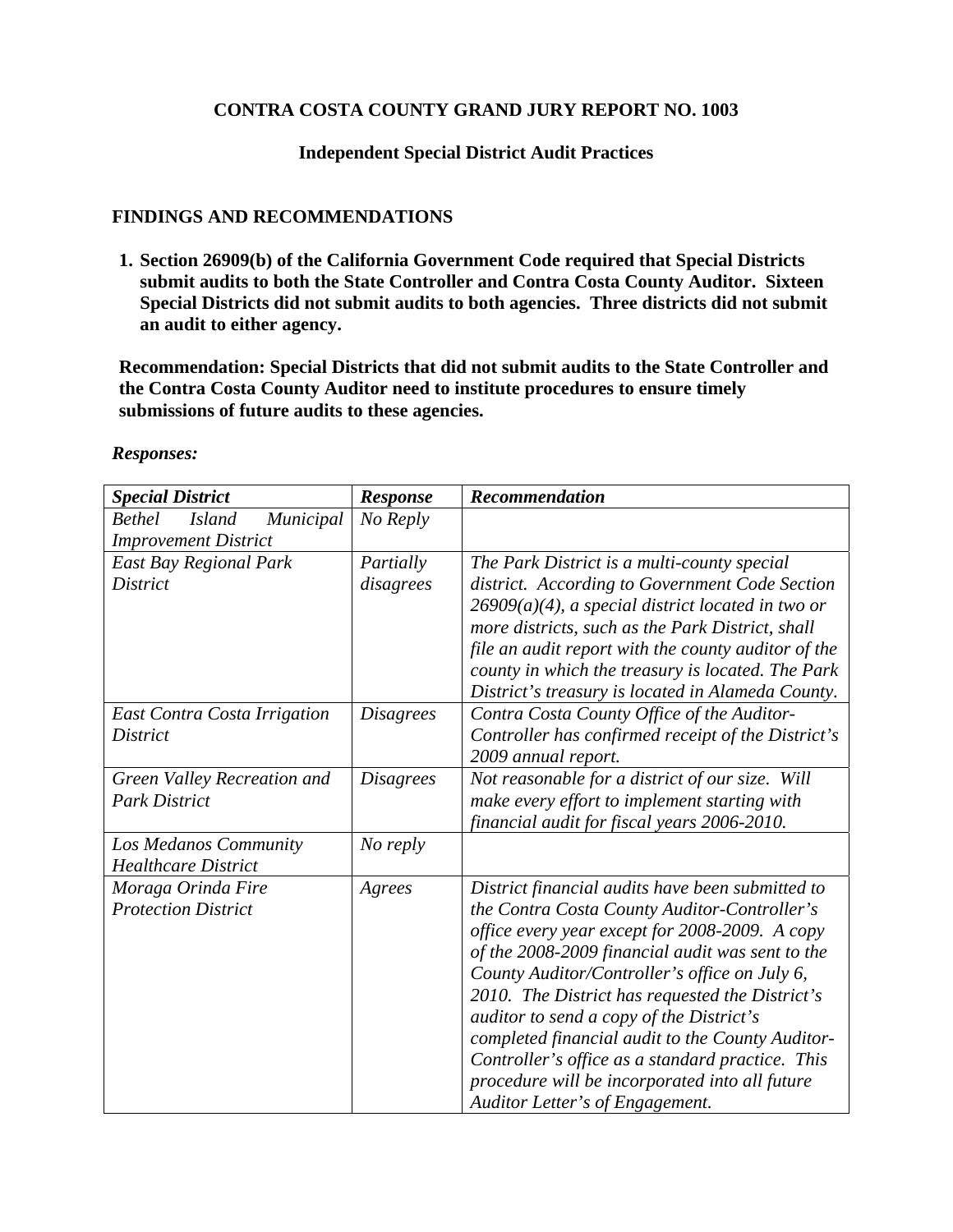| Quimby Island Reclamation<br>District #2090 | No reply                      |                                                                                                                                                                                                                                                                                                                                                                                                                                             |
|---------------------------------------------|-------------------------------|---------------------------------------------------------------------------------------------------------------------------------------------------------------------------------------------------------------------------------------------------------------------------------------------------------------------------------------------------------------------------------------------------------------------------------------------|
| <b>Reclamation District 2065</b>            | <b>Disagrees</b>              | The recommendation has been implemented. It<br>has been and will continue to be our practice to<br>timely submit copies of its audits to both the<br>State Controller and the Contra Costa County<br>Auditor.                                                                                                                                                                                                                               |
| <b>Reclamation District 2121</b>            | No reply                      |                                                                                                                                                                                                                                                                                                                                                                                                                                             |
| <b>Reclamation District 2024</b>            | Agrees                        | The district has in the past and intends to<br>continue to submit annual audits to the State<br>Controller and Contra Costa County Auditor.                                                                                                                                                                                                                                                                                                 |
| <b>Reclamation District 2025</b>            | No reply                      |                                                                                                                                                                                                                                                                                                                                                                                                                                             |
| <b>Reclamation District 2026</b>            | No reply                      |                                                                                                                                                                                                                                                                                                                                                                                                                                             |
| <b>Reclamation District 2137</b>            | No reply                      |                                                                                                                                                                                                                                                                                                                                                                                                                                             |
| San Ramon Valley Fire<br><b>District</b>    | Agrees                        | The Comprehensive Annual Financial Report for<br>the Fiscal Year Ended June 30, 2008 was mailed<br>to the State Controller and Contra Costa Auditor<br>on April 7, 2010. Procedures have been<br>implemented to ensure timely submission of<br>future audits by District Finance Division staff to<br>these agencies.                                                                                                                       |
| Town of Discovery Bay CSD                   | Partially<br><b>Disagrees</b> | The financial statements and independent<br>auditors' report for the year ended June 30,<br>2007 was mailed to the County Auditor and State<br>Controller on May 20, 2009. The reports for the<br>year ended June 30, 2008 were mailed to the<br>County Auditor and State Controller April 2,<br>2010. The recommendation has been<br>implemented and our district will file the audits<br>within 12 months of the end of each fiscal year. |

**2. There is no requirement that a Special District change auditors from time to time. However, to enhance accountability it is prudent that the audit firm be changed periodically. This will ensure that a "fresh set of eyes" can look at the financial compliance and health of the district. Thirty five percent of the districts have used the same audit firm for five or more years.** 

**Recommendation: Special Districts should change audit firms at least every five years.** 

*Responses:*

| <i>Special District</i> | Response | Recommendation                                 |
|-------------------------|----------|------------------------------------------------|
| East Bay Regional Park  | Agrees   | The Park District changes its audit firm every |
| <i>District</i>         |          | <i>three to five years.</i>                    |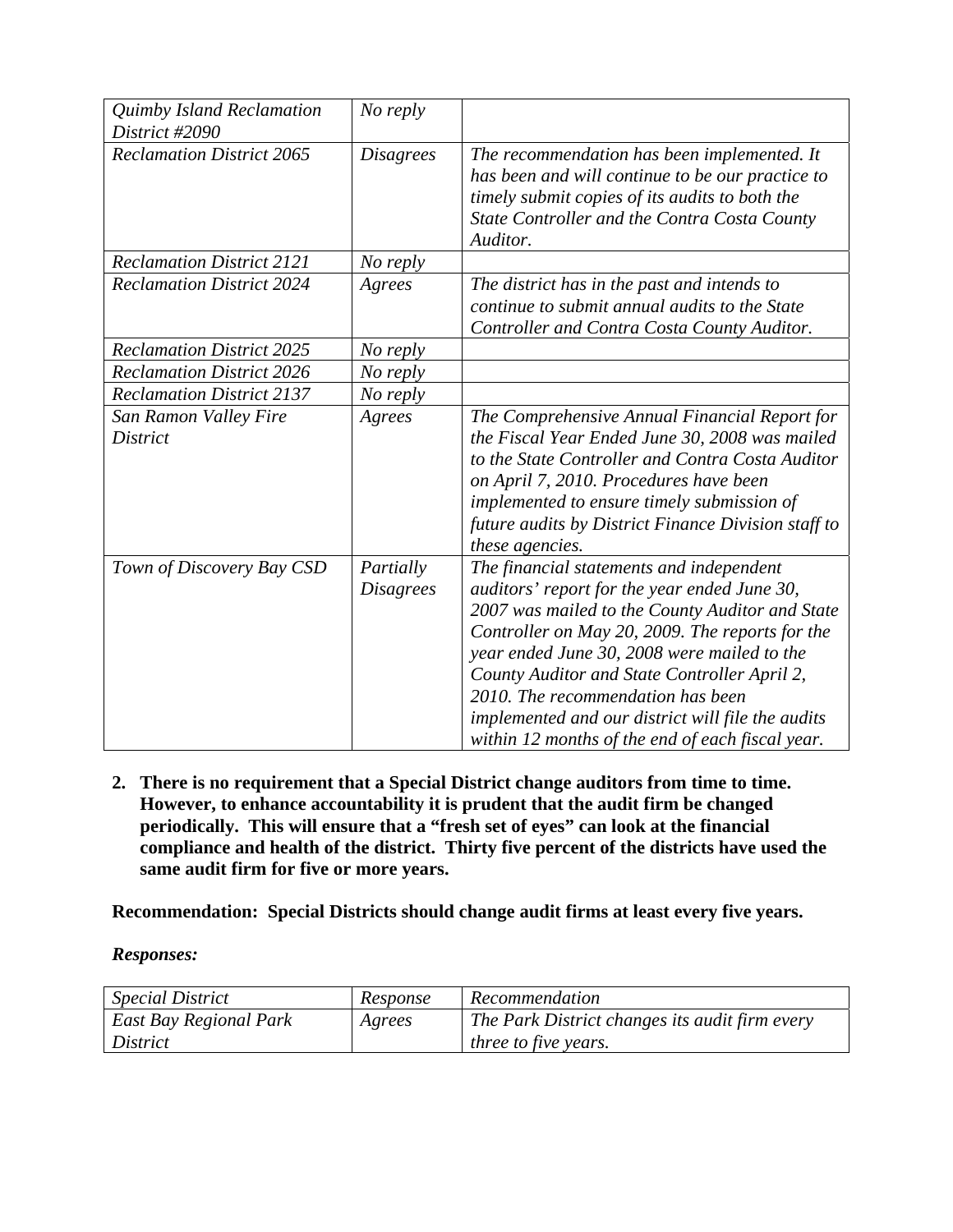| East Contra Costa Irrigation                        | Agrees                 | The District has a three-year contract with its                                                                                                                                                                                                                                                                                                                                                                                                                                                                                                                                                                                          |
|-----------------------------------------------------|------------------------|------------------------------------------------------------------------------------------------------------------------------------------------------------------------------------------------------------------------------------------------------------------------------------------------------------------------------------------------------------------------------------------------------------------------------------------------------------------------------------------------------------------------------------------------------------------------------------------------------------------------------------------|
| <i>District</i>                                     |                        | current auditing firm and will pursue a change                                                                                                                                                                                                                                                                                                                                                                                                                                                                                                                                                                                           |
|                                                     |                        | upon the termination of that contract.                                                                                                                                                                                                                                                                                                                                                                                                                                                                                                                                                                                                   |
| Green Valley Recreation and<br><b>Park District</b> | <b>Disagree</b>        | We will make every effort to implement this<br>recommendation starting with the financial audit<br>for fiscal years 2006-2010 by June 30, 2011.<br>However, we find this recommendation not<br>reasonable for a district of our size. Our annual<br>budget is small, approximately \$80,000. Several<br>audit forms contacted in recent years refused our<br>business because we are so small. We may need<br>to use the same audit forma gain simply because<br>we cannot find anyone else to do our audit.                                                                                                                             |
| Los Medanos Community<br><b>Healthcare District</b> | No reply               |                                                                                                                                                                                                                                                                                                                                                                                                                                                                                                                                                                                                                                          |
| Moraga Orinda Fire<br><b>Protection District</b>    | <b>Disagrees</b>       | The District used the same CPA firm to audit its<br>financials for fiscal years 2002/2003 through<br>2006/2007. In 2007/2008 the District selected a<br>new audit firm through an RFP process. The<br>recommendation to change audit firms at least<br>every five years will not be implemented as<br>outlined. The Moraga-Orinda Fire District<br>Board, as a matter of policy, may change audit<br>firms every five years. However, when<br>determining whether a new financial auditor is<br>warranted the Moraga-Orinda Fire District<br>Board will carefully consider prudent fiscal<br>responsibilities as well as accountability. |
| Quimby Island Reclamation<br>District #2090         | No reply               |                                                                                                                                                                                                                                                                                                                                                                                                                                                                                                                                                                                                                                          |
| <b>Reclamation District 2065</b>                    | Partially<br>disagrees | Even though we have used the same audit firm<br>for several years, the actual individuals working<br>within that firm have changed over the years and<br>continue to change. Fresh sets of eyes have<br>indeed looked at the financial compliance and<br>health of RD 2065 during its engagement with its<br>current audit firm. RD 2065 is agreeable to<br>changing audit firms at least once every five<br>years and has recently engaged a new audit firm<br>to perform the audit for the year ending June 20,<br>2010.                                                                                                               |
| <b>Reclamation District 2121</b>                    | No reply               |                                                                                                                                                                                                                                                                                                                                                                                                                                                                                                                                                                                                                                          |